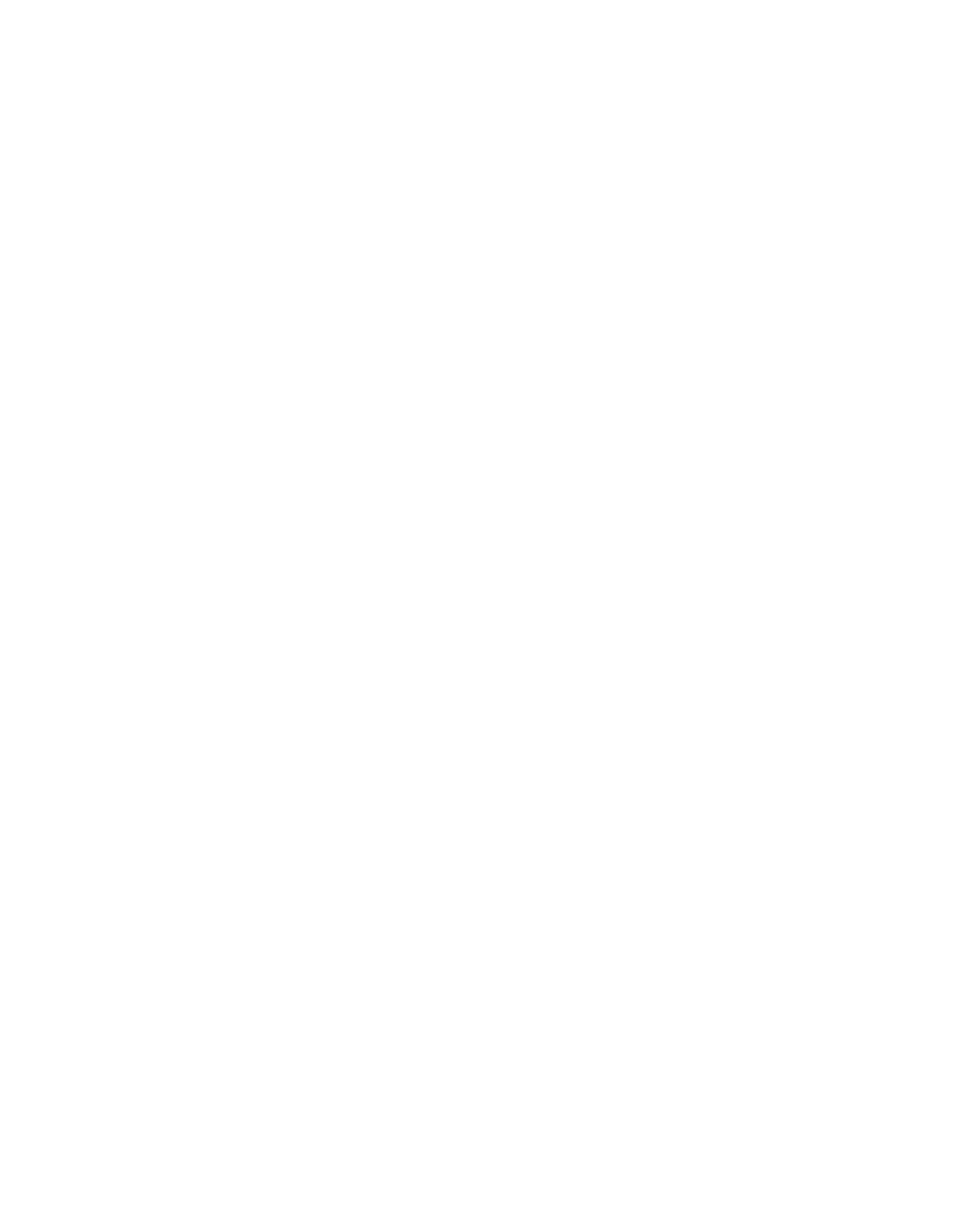#### **Tracking and Cookies Data**

We use cookies and similar tracking technologies to track the activity on our Service and hold certain information.

Cookies are files with a small amount of data which may include an anonymous unique identifier. Cookies are sent to your browser from a Website and stored on your device. Tracking technologies also used are beacons, tags, and scripts to collect and track information and to improve and analyze our Service.

You can instruct your browser to refuse all cookies or to indicate when a cookie is being sent. However, if you do not accept cookies, you may not be able to use some portions of our Website.

Examples of Cookies we may use:

- **Session Cookies.** We use Session Cookies to operate our Service.
- **Preference Cookies.** We use Preference Cookies to remember your preferences and various settings.
- **Security Cookies.** We use Security Cookies for security purposes.

#### **Use of Data**

Women In HVACR Canada uses the collected data for various purposes such as but not limited to:

- To provide and maintain the Website
- To notify you about changes to our Website
- To allow you to participate in interactive features of our Website when you choose to do so
- To provide customer care and support
- To provide analysis or valuable information so that we can improve our Website
- To monitor the usage of our Website
- To detect, prevent and address technical issues

## **Transfer of Data**

Your information, including Personal Data, may be transferred to—and maintained on—computers located outside of your state, province, country or other governmental jurisdiction where the data protection laws may differ than those from your jurisdiction.

Your consent to this Privacy Policy followed by your submission of such information represents your agreement to that transfer.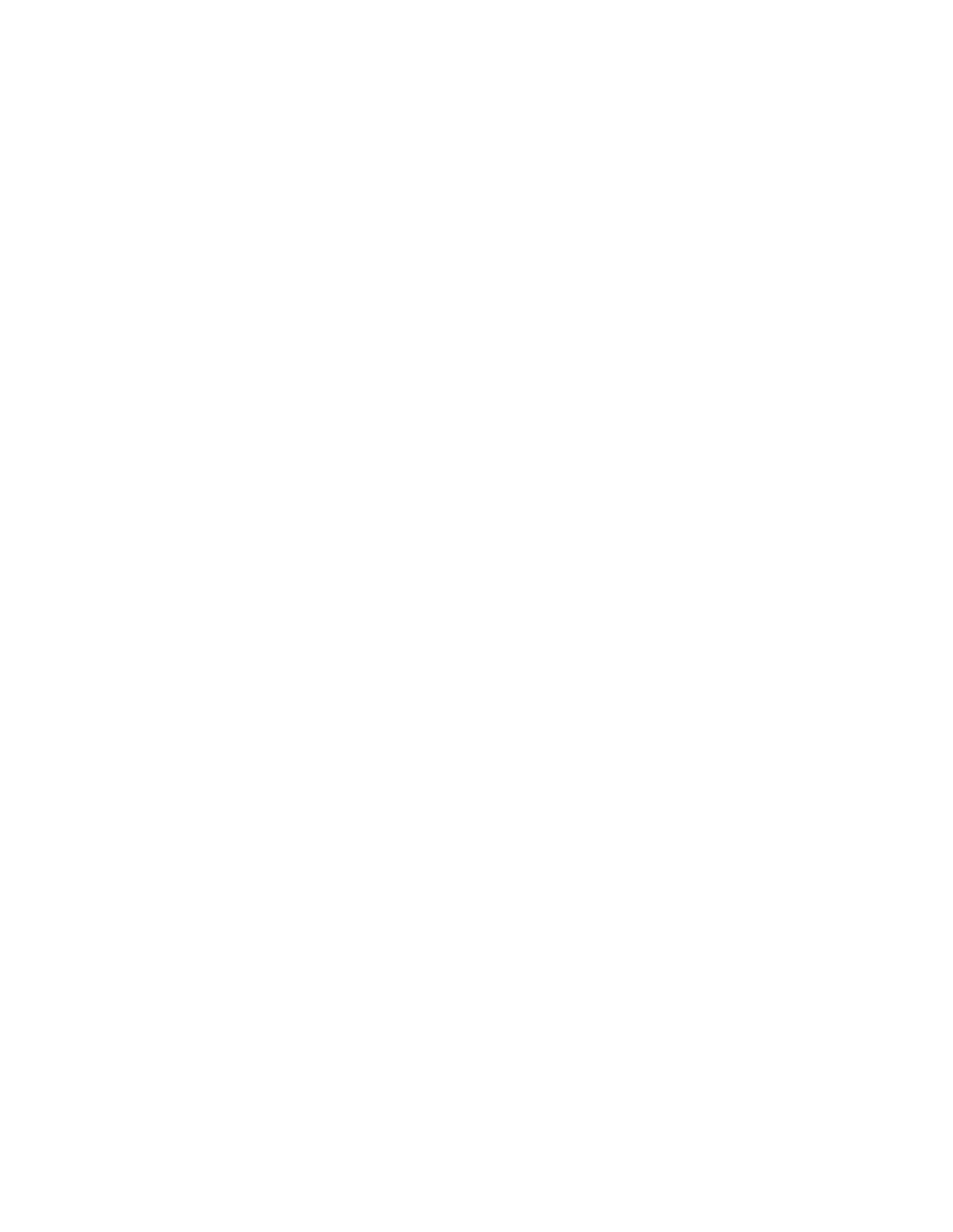## **Disclosure of Data**

#### **Legal Requirements**

Women In HVACR Canada may disclose your Personal Data in the good faith belief that such action is necessary to:

- To comply with a legal obligation
- To protect and defend the rights or property of Women In HVACR Canada
- To prevent or investigate possible wrongdoing in connection with our Website or organization
- To protect the personal safety of users of our Website or the public
- To protect against legal liability

## **Security of Data**

The security of your data is important to us but remember that no method of transmission over the Internet, or method of electronic storage is 100% secure. While we strive to use commercially acceptable means to protect your Personal Data, we cannot guarantee its absolute security.

## **Service Providers**

We may employ third party companies and individuals to facilitate our Website ("Service Providers"), to provide the Website on our behalf, to perform Website-related services or to assist us in analyzing how our Website is used.

These third parties have access to your Personal Data only to perform these tasks on our behalf and are obligated not to disclose or use it for any other purpose.

## **Analytics**

We may use third-party Service Providers to monitor and analyze the use of our Website.

#### ● **Google Analytics**

Google Analytics is a web analytics service offered by Google that tracks and reports Website traffic. Google uses the data collected to track and monitor the use of our Website. This data is shared with other Google services. Google may use the collected data to contextualize and personalize the ads of its own advertising network.

You can opt-out of having made your activity on the Service available to Google Analytics by installing the Google Analytics opt-out browser add-on. The add-on